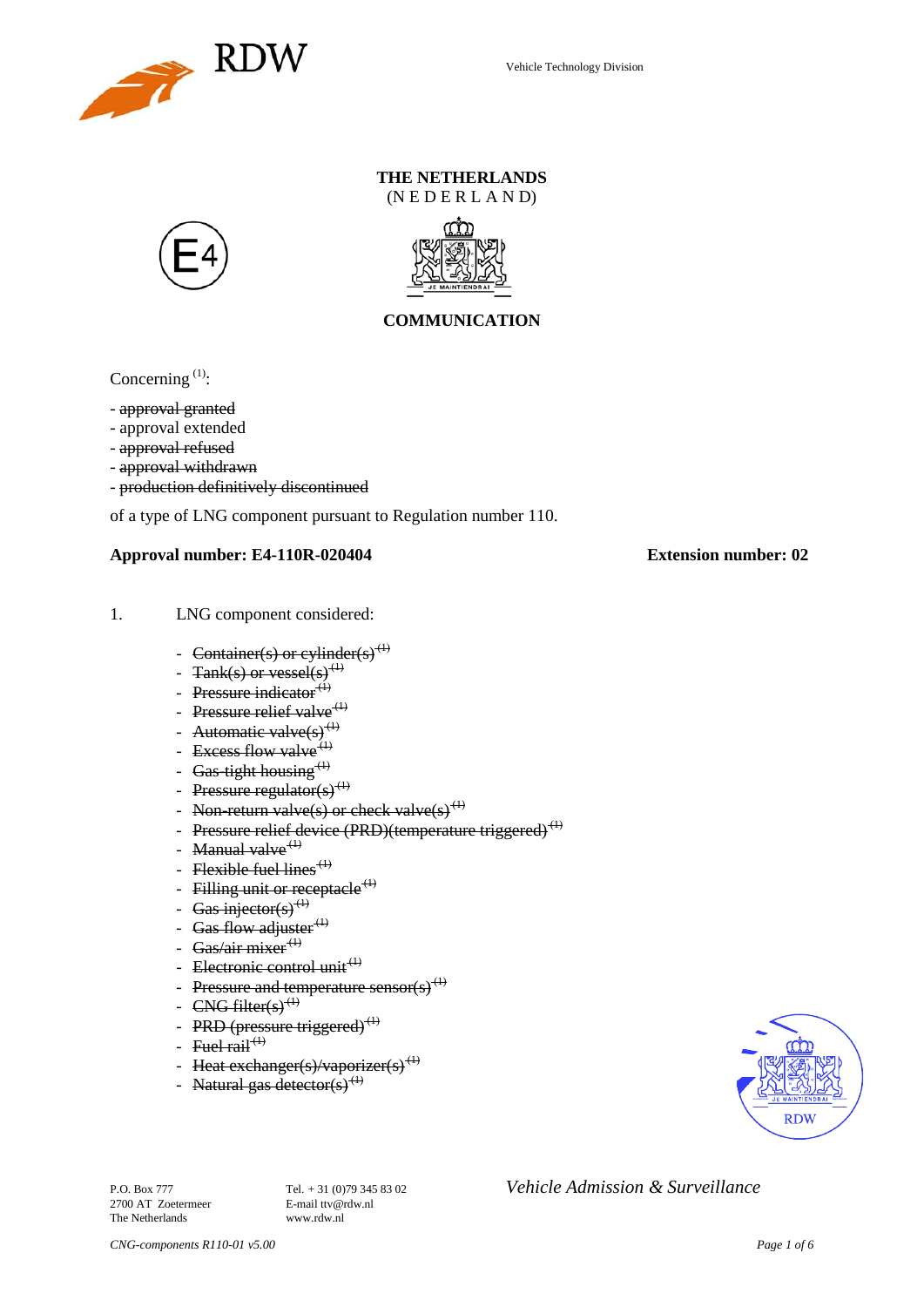- LNG filling receptacle(s)<sup>(1)</sup>
- LNG pressure control regulator(s)<sup>(1)</sup>
- LNG pressure and/or temperature sensor(s)<sup>(1)</sup>
- LNG manual valve $(s)^{(1)}$
- LNG automatic valve(s)<sup>(1)</sup>
- LNG non-return valve(s) $^{(1)}$
- LNG pressure relief valve $(s)$ <sup>(1)</sup>
- LNG excess flow valve(s)
- LNG fuel pump(s)<sup>(1)</sup>
- -
- 2. Trade name or mark : Check valve NG304 SS series: NG304SSA NG304SSB NG304SSC Check valve NG304 brass 3. Manufacturer's name and address : Engineered Controls International LLC 100 RegO Drive NC 27244, Elon United States of America 4. If applicable, name and address of manufacturer's representative : 5. Submitted for approval on : May 2016 6. Technical service responsible for conducting approval tests : Kiwa Nederland B.V. P.O. Box 137 7300 AC Apeldoorn The Netherlands 7. Date of report issued by that service : May  $2<sup>nd</sup>$ , 2017
- 8. Number of report issued by that service : 150602462 160501191
- 9. Approval : granted/refused/extended/withdrawn<sup>(1)</sup>
- 10. Reason(s) of extension (if applicable) : The current homologated LNG check valve

NG304SS series is extended with following types: NG304SSA NG304SSB NG304SSC

Due to Revision 3 – Amendment 4 of the Regulation ECE R110 the approval number changed into E4-110R-020404

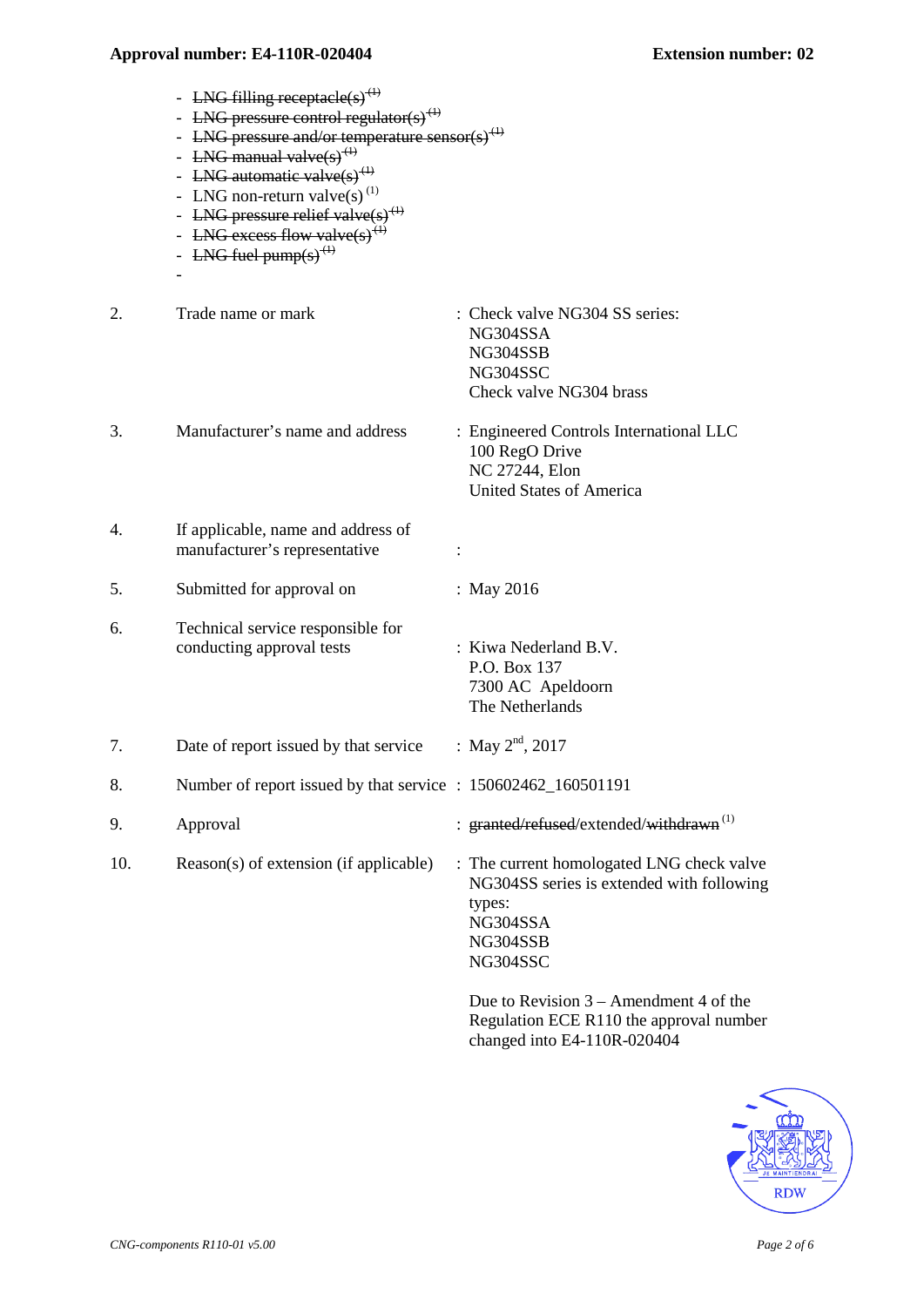- 11. Place : Zoetermeer : 2011.
	-
- 12. Date
- 13. Signature :

 $: 29-MAY-2017$ 

R.F.R. Clement

14. The documents filed with the application or extension of approval can be obtained upon request.

<span id="page-2-0"></span><sup>&</sup>lt;sup>(1)</sup> Strike out what does not apply. -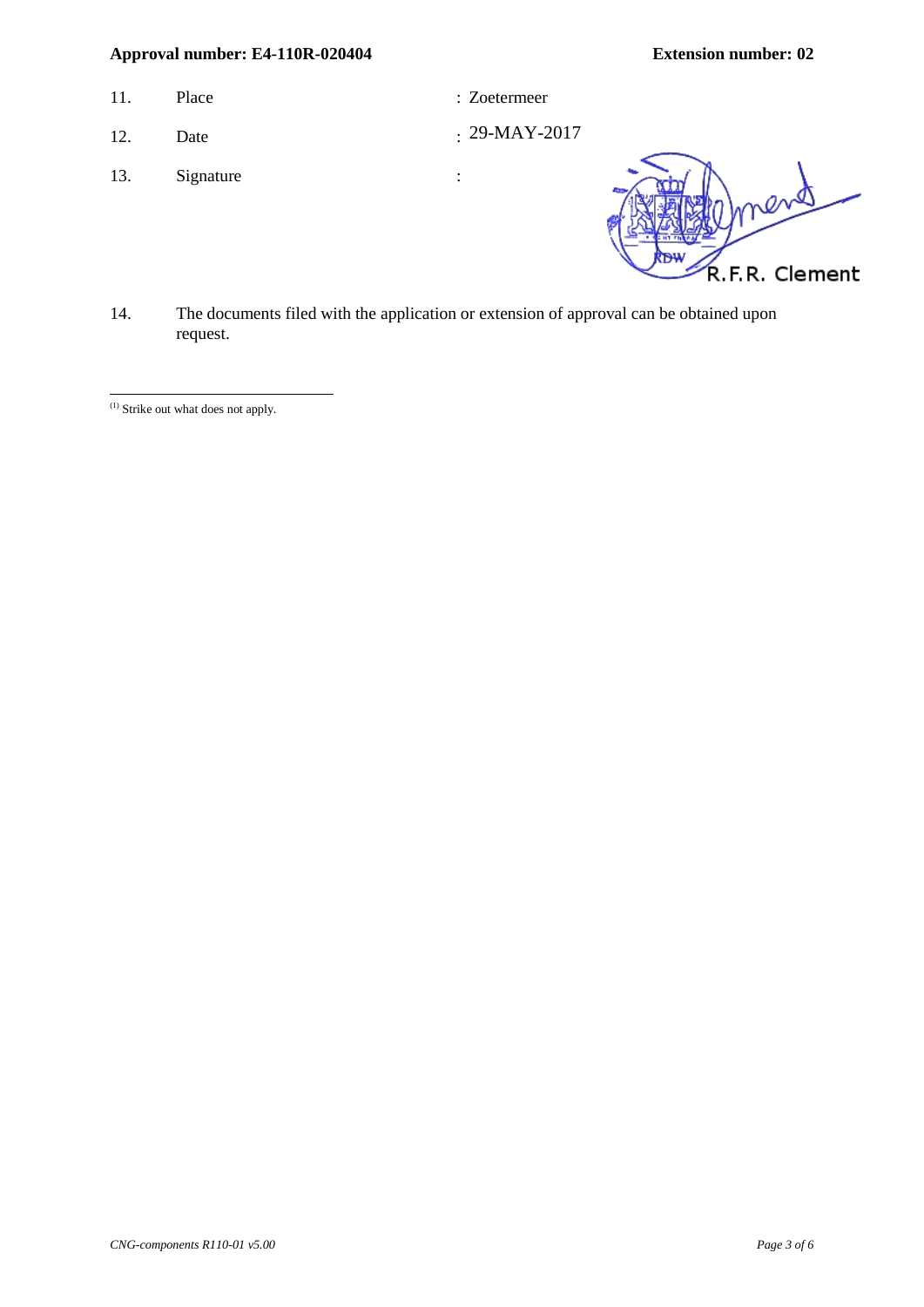#### **ADDENDUM**

- 1. Additional information concerning the type approval of a type of LNG components pursuant to Regulation number 110.
- 1.1. Natural Gas Storage System
- 1.1.1. Container(s) or cylinder(s) (for CNG system)
- 1.1.1.1. Dimensions :
- 1.1.1.2. Material : 1.1.2. Tank(s) or vessel(s) (for LNG system)
- 1.1.1.1. Capacity :
- 1.1.1.2. Material :
- 
- 1.2. Pressure indicator
- 1.2.1. Working pressure(s)<sup>[\(2\)](#page-5-0)</sup> : 1.2.2. Material :
- 1.3. Pressure relief valve (discharge valve)
- 1.3.1. Working pressure(s)<sup>(2)</sup> : 1.3.2. Material :
- 1.4. Automatic valve(s)
- 1.4.1. Working pressure(s)<sup>(2)</sup> : 1.4.2. Material :
- 1.5. Excess flow valve
- 1.5.1. Working pressure(s)<sup>(2)</sup> :
- 1.5.2. Material :
- 1.6. Gas-tight housing 1.6.1. Working pressure(s)<sup>(2)</sup> :
- 1.6.2. Material :
- 1.7. Pressure regulator(s) 1.7.1. Working pressure(s)<sup>(2)</sup> : 1.7.2. Material :
- 1.8. Non-return valve(s) or check valve(s) 1.8.1. Working pressure(s)<sup>(2)</sup> Working pressure(s)  $^{(2)}$  :
- 1.8.2. Material
- 1.9. Pressure relief device (temperature triggered) 1.9.1. Working pressure(s)<sup>(2)</sup> :
- 1.9.2. Material : 1.10. Manual valve 1.10.1. Working pressure(s)<sup>(2)</sup> : 1.10.2. Material :
- 1.11. Flexible fuel lines 1.11.1. Working pressure(s)<sup>(2)</sup> : 1.11.2. Material :

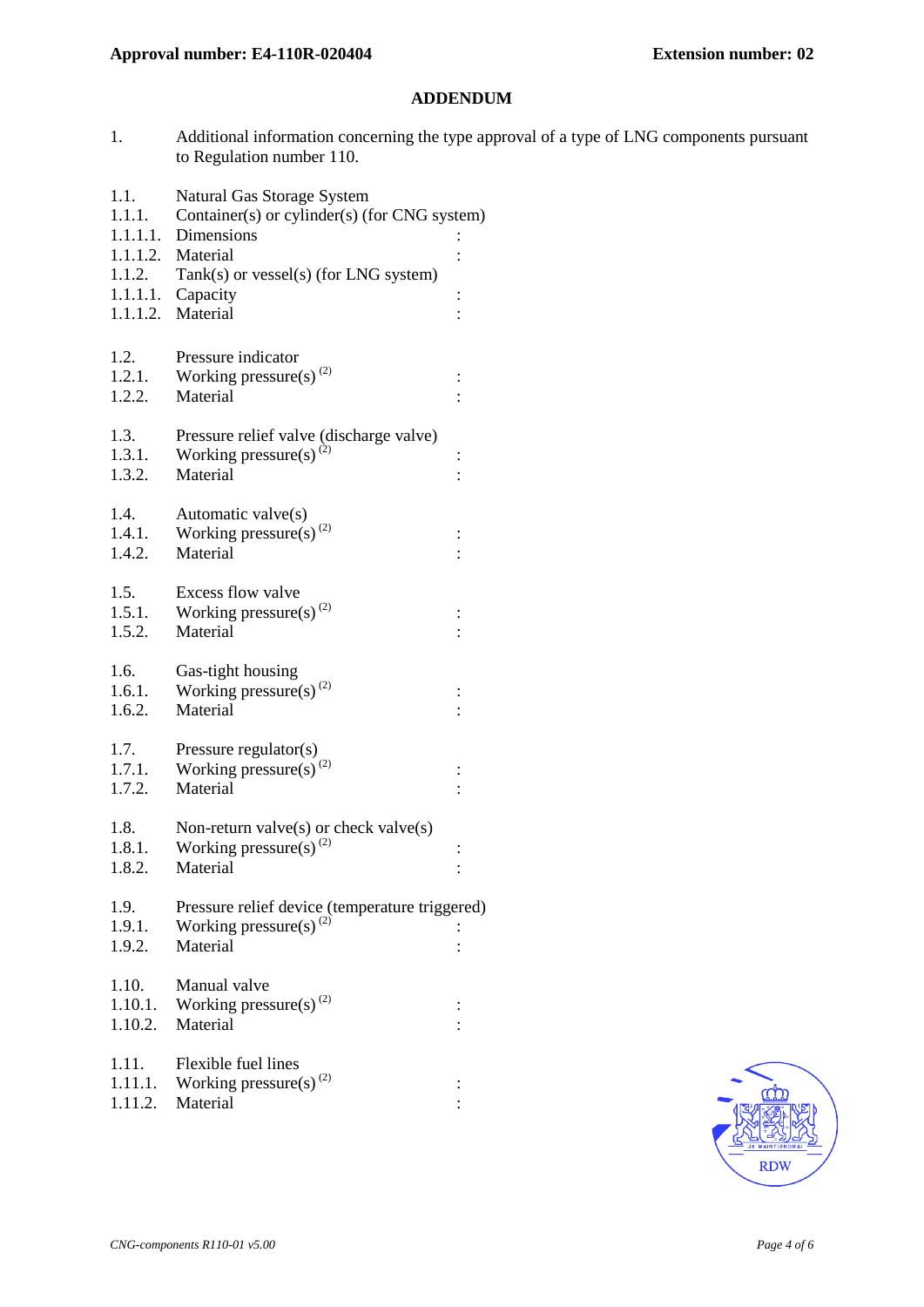| 1.12.<br>1.12.2.            | Filling unit or receptacle<br>1.12.1. Working pressure(s) <sup>(2)</sup><br>Material    |          |
|-----------------------------|-----------------------------------------------------------------------------------------|----------|
| 1.13.<br>1.13.1.<br>1.13.2. | Gas injector( $s$ )<br>Working pressure(s) <sup>(2)</sup><br>Material                   |          |
| 1.14.<br>1.14.1.<br>1.14.2. | Gas flow adjuster<br>Working pressure(s) $^{(2)}$<br>Material                           |          |
| 1.15.<br>1.15.2.            | Gas/air mixer<br>1.15.1. Working pressure(s) <sup>(2)</sup><br>Material                 | $\vdots$ |
| 1.16.<br>1.16.1.            | Electronic control unit<br>Basic software principles                                    | $\vdots$ |
| 1.17.<br>1.17.1.<br>1.17.2. | Pressure and temperature sensor(s)<br>Working pressure(s) <sup>(2)</sup><br>Material    |          |
| 1.18.<br>1.18.1.<br>1.18.2. | CNG filter(s)<br>Working pressure(s) <sup>(2)</sup><br>Material                         |          |
| 1.19.<br>1.19.1.<br>1.19.2. | PRD (pressure triggered)<br>Working pressure(s) <sup>(2)</sup><br>Material              |          |
| 1.20.<br>1.20.2.            | Fuel rail(s)<br>1.20.1. Working pressure(s) <sup>(2)</sup><br>Material                  |          |
| 1.21.<br>1.21.1.<br>1.21.2. | Heat Exchanger(s)/Vaporizer(s)<br>Working pressure(s) <sup>(2)</sup><br>Material        |          |
| 1.22.<br>1.22.1.<br>1.22.2. | Natural gas detector(s)<br>Working pressure(s) <sup>(2)</sup><br>Material               |          |
| 1.23.<br>1.23.1.<br>1.23.2. | $LNG$ filling receptacle $(s)$<br>Working pressure(s) <sup>(2)</sup><br>Material        |          |
| 1.24.<br>1.24.1.<br>1.24.2. | $LNG$ pressure control regulator(s)<br>Working pressure(s) <sup>(2)</sup><br>Material   |          |
| 1.25.<br>1.25.1.<br>1.25.2. | $LNG$ pressure and/or temperature sensor(s)<br>Working pressure(s) $^{(2)}$<br>Material |          |